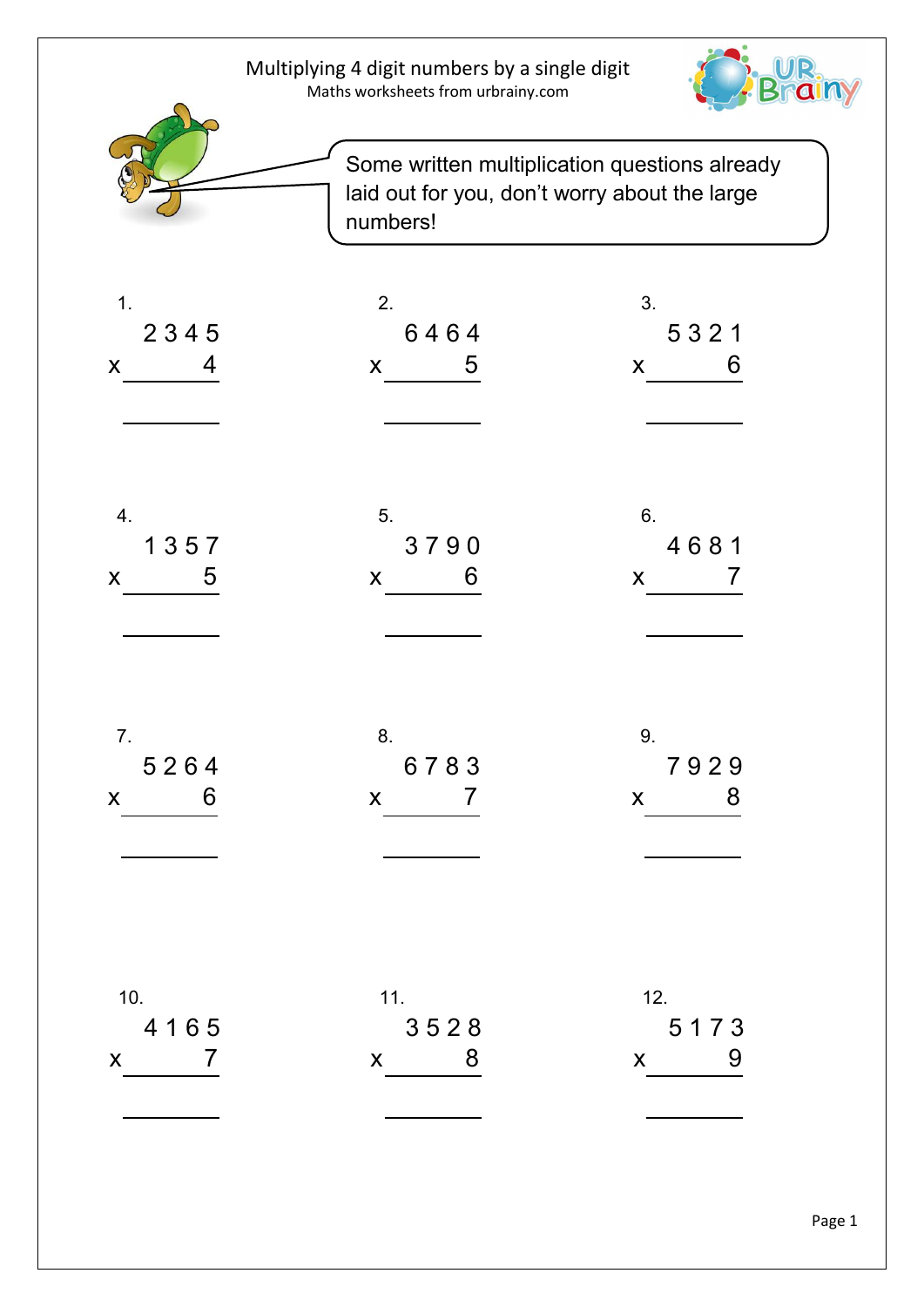|                                                           | Multiplying 4 digit numbers by a single digit<br>Maths worksheets from urbrainy.com |                                                                                          |          |
|-----------------------------------------------------------|-------------------------------------------------------------------------------------|------------------------------------------------------------------------------------------|----------|
|                                                           |                                                                                     | Some more written multiplication questions<br>already laid out for you. Not too bad, eh? |          |
| 1.<br>3456<br>4<br>X                                      | 2.<br>7373<br>5<br>X                                                                | 3.<br>4412<br>X                                                                          | 6        |
| 4.<br>2266<br>5<br>X                                      | 5.<br>4609<br>6<br>X                                                                | 6.<br>3772<br>X                                                                          | $\prime$ |
| 7.<br>4353<br>$\overline{6}$<br>$\boldsymbol{\mathsf{X}}$ | 8.<br>5874<br>$\overline{7}$<br>$\mathsf{X}$                                        | 9.<br>6010<br>$\overline{\phantom{0}}$ 8<br>$\mathsf{X}$                                 |          |
| 10.<br>3956<br>$\overline{7}$<br>$\mathsf{X}$             | 11.<br>2619<br>$\overline{\phantom{a}}$ 8<br>$\mathsf{X}$                           | 12.<br>4264<br>$\overline{9}$<br>$\mathsf{X}$                                            |          |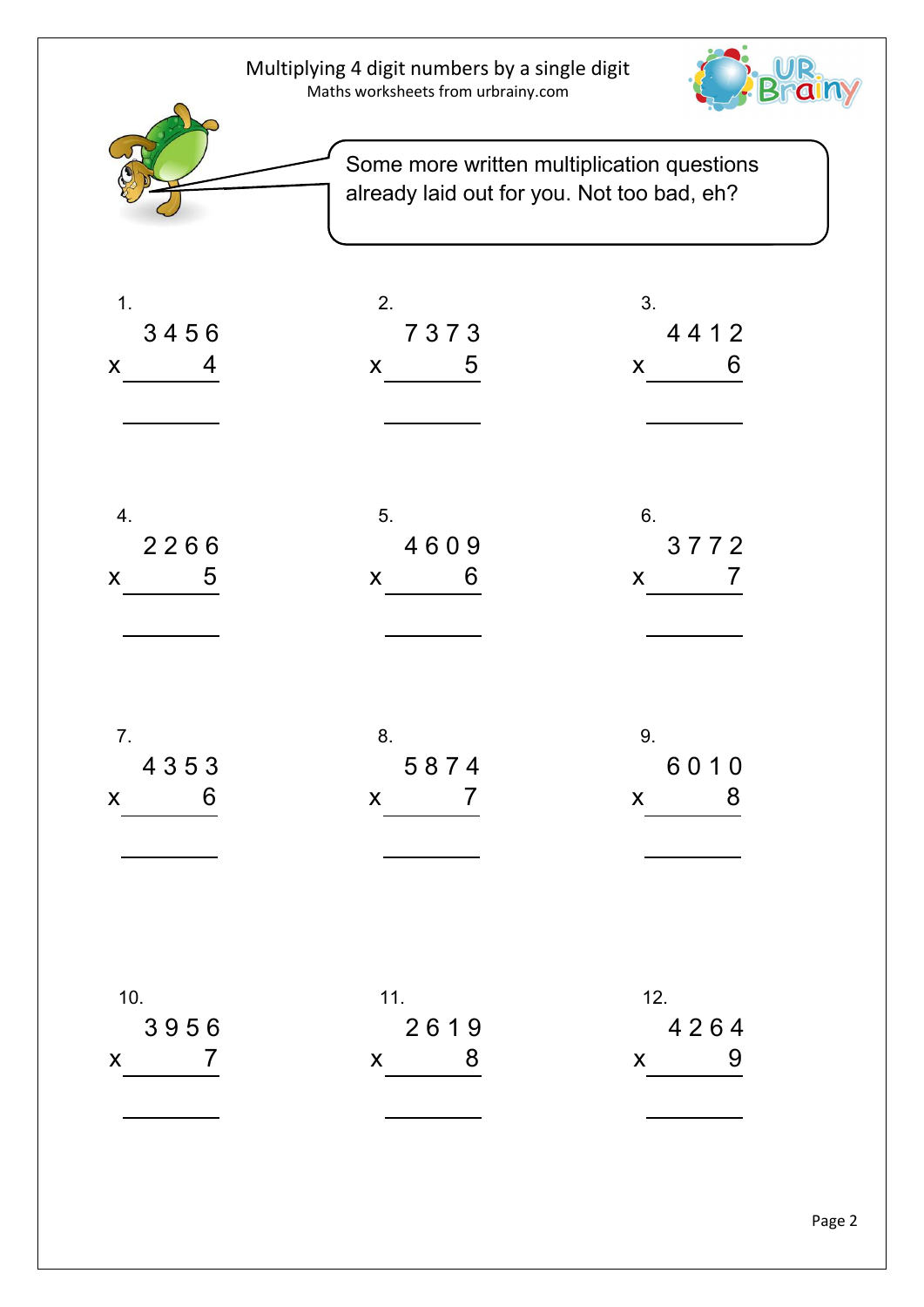|                                               | Multiplying 4 digit numbers by a single digit<br>Maths worksheets from urbrainy.com |                                                                         |                            |
|-----------------------------------------------|-------------------------------------------------------------------------------------|-------------------------------------------------------------------------|----------------------------|
|                                               | Here we go!                                                                         | Some more written multiplication<br>questions already laid out for you. |                            |
| 1.<br>5678<br>4<br>X                          | 2.<br>9506<br>5<br>X                                                                | 3.<br>7745<br>X                                                         | 6                          |
| 4.<br>5599<br>5<br>X                          | 5.<br>7932<br>6<br>X                                                                | 6.<br>6005<br>X                                                         |                            |
| 7.<br>7686<br>$\overline{6}$<br>$\mathsf{X}$  | 8.<br>8107<br>$\overline{7}$<br>$\mathsf{X}$                                        | 9.<br>9343<br>$\overline{\phantom{0}}$ 8<br>$\mathsf{X}$                |                            |
| 10.<br>6289<br>$\overline{7}$<br>$\mathsf{X}$ | 11.<br>5942<br>$\overline{\mathbf{8}}$<br>$\mathsf{X}$                              | 12.<br>7597<br>$\mathsf{X}$                                             | $\overline{\phantom{0}}$ 9 |